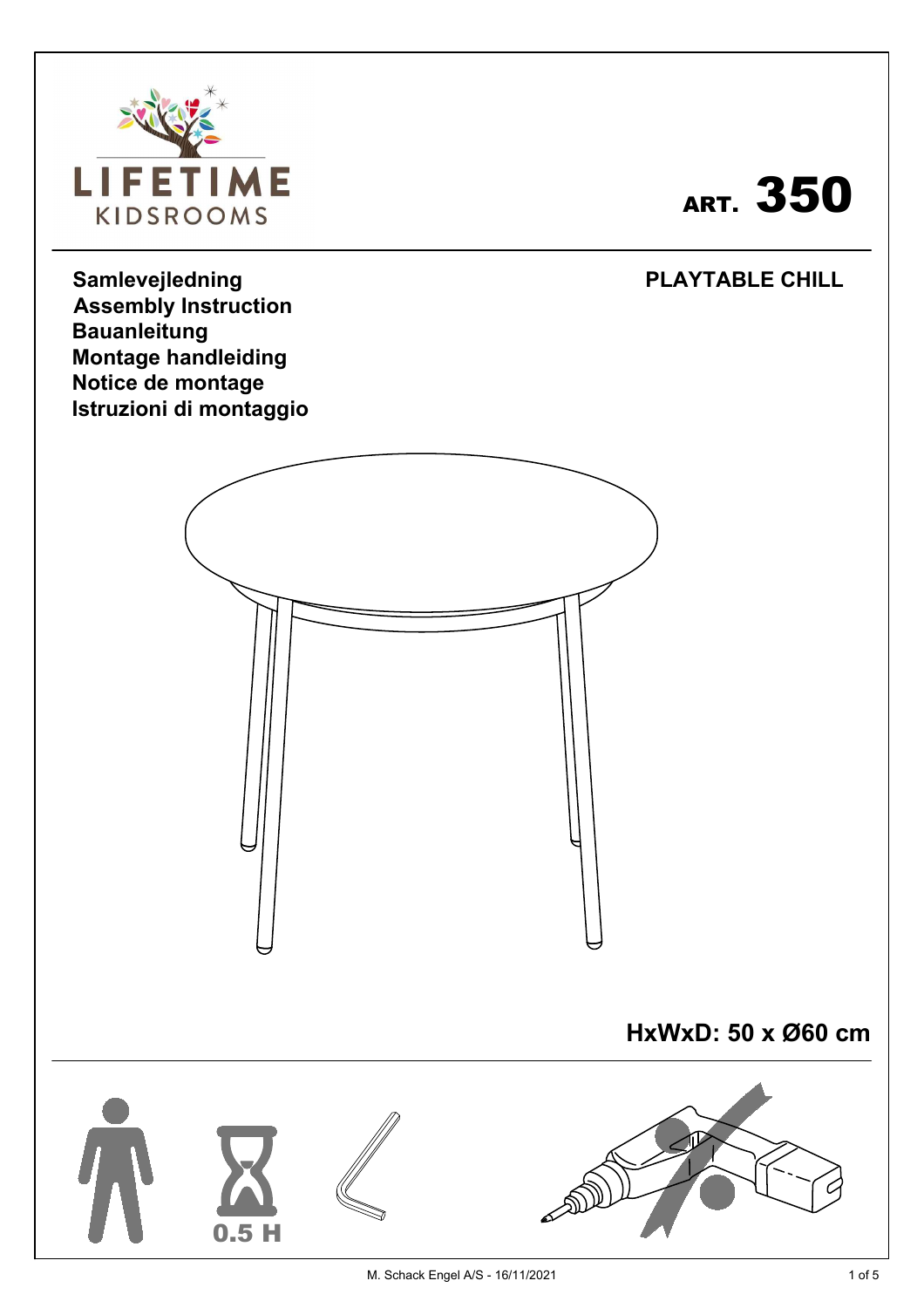## VIGTIGT ! IMPORTANT ! WICHTIG ! BELANGRIJK ! IMPORTANT ! IMPORTANTE !

DK Før du starter. Læs venligst denne instruktion grundigt igennem og opbevar denne til evt senere brug. Sørg for at plastikposer ikke kommer i små børns hænder og vær sikker på, at der ikke er små børn i nærheden, under montagen, da der er små dele i pakken.

UK Before you start. Please read instructions carefully and retain for future reference. Please dispose carefully of packing materials. Keep plastic bags away from young children. Ensure young children are kept clear during assembly as this pack contains small parts.

D Bevor Sie anfangen lesen Sie bitte die Bauanleitung sorgfältig durch und bewahren Sie diese Anleitung auf. Versichern Sie sich, dass keine kleinen Kinder in der Nähe Sind während Sie aufbauen weil die Verpackung kleinste Teile beinhaltet. Plastic Verpackungsteile daher bitte gleich wegwerfen.

NL Voordat u begint, lees a.u.b. de montage-instructie aandachtig door en bewaar deze zorgvuldig. Plastic verpakkingsmateriaal weghouden bij jonge kinderen. Wees er zeker van dat tijdens het monteren van het bed de kinderen op veilige afstand zijn omdat de verpakking kleine onderdelen bevat.

F Avant de commencer. Veuillez lire cette notice soigneusement et pensez à la garder pour une utilisation ultérieure. Veillez à ne pas laisser les sachets plastiques accessibles aux enfants, et à éloigner les enfants pendant le montage car présence de petits objets dans les colis.

Prima di iniziare. Si prega di leggere attentamente le istruzioni e di conservarle per un uso successivo. Tenere lontano dalla portata dei bambini il pacchetto perché contiene piccole parti di assemblaggio e fare attenzione a non lasciarle in giro.

Art: 350-41/ 350-45





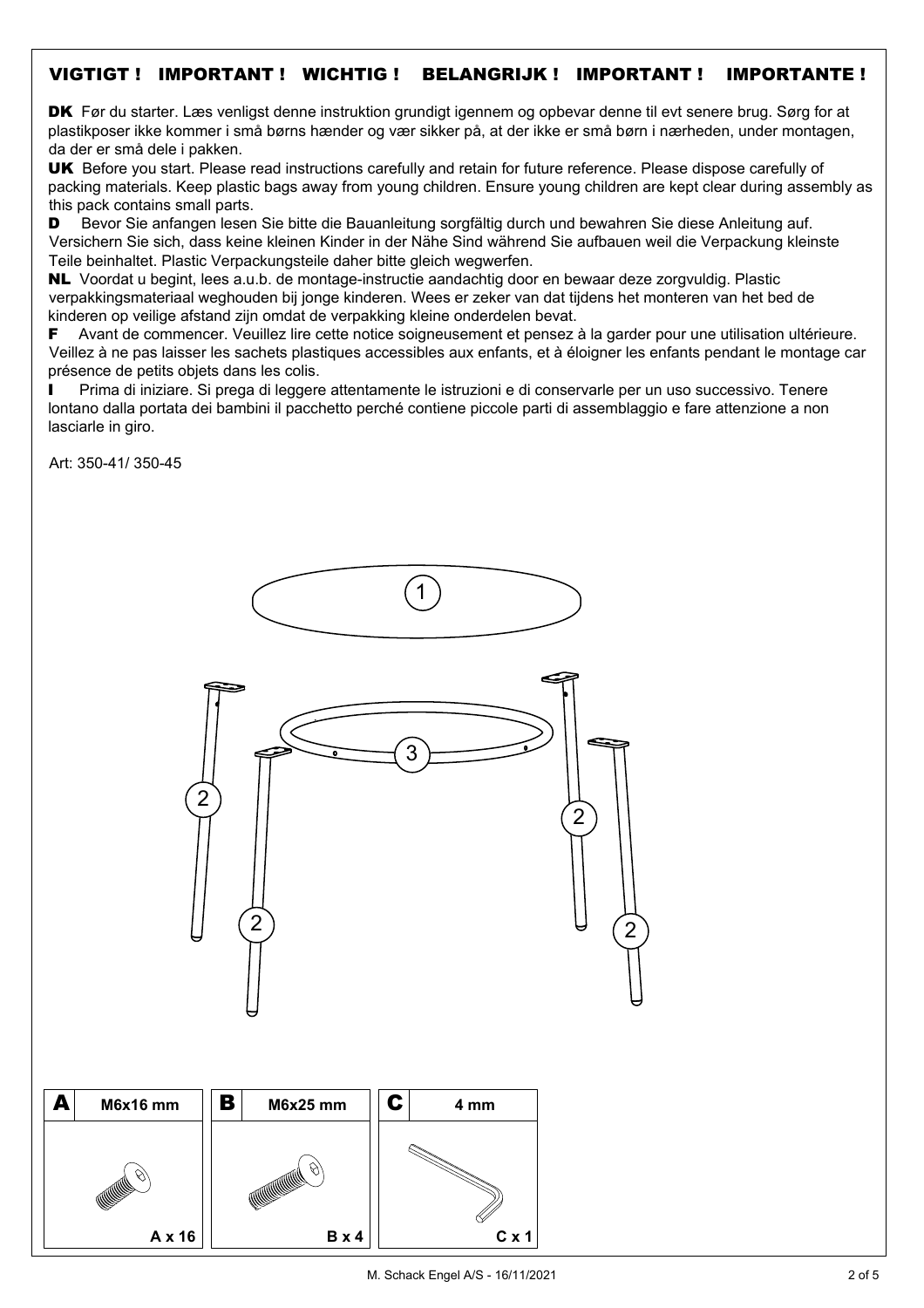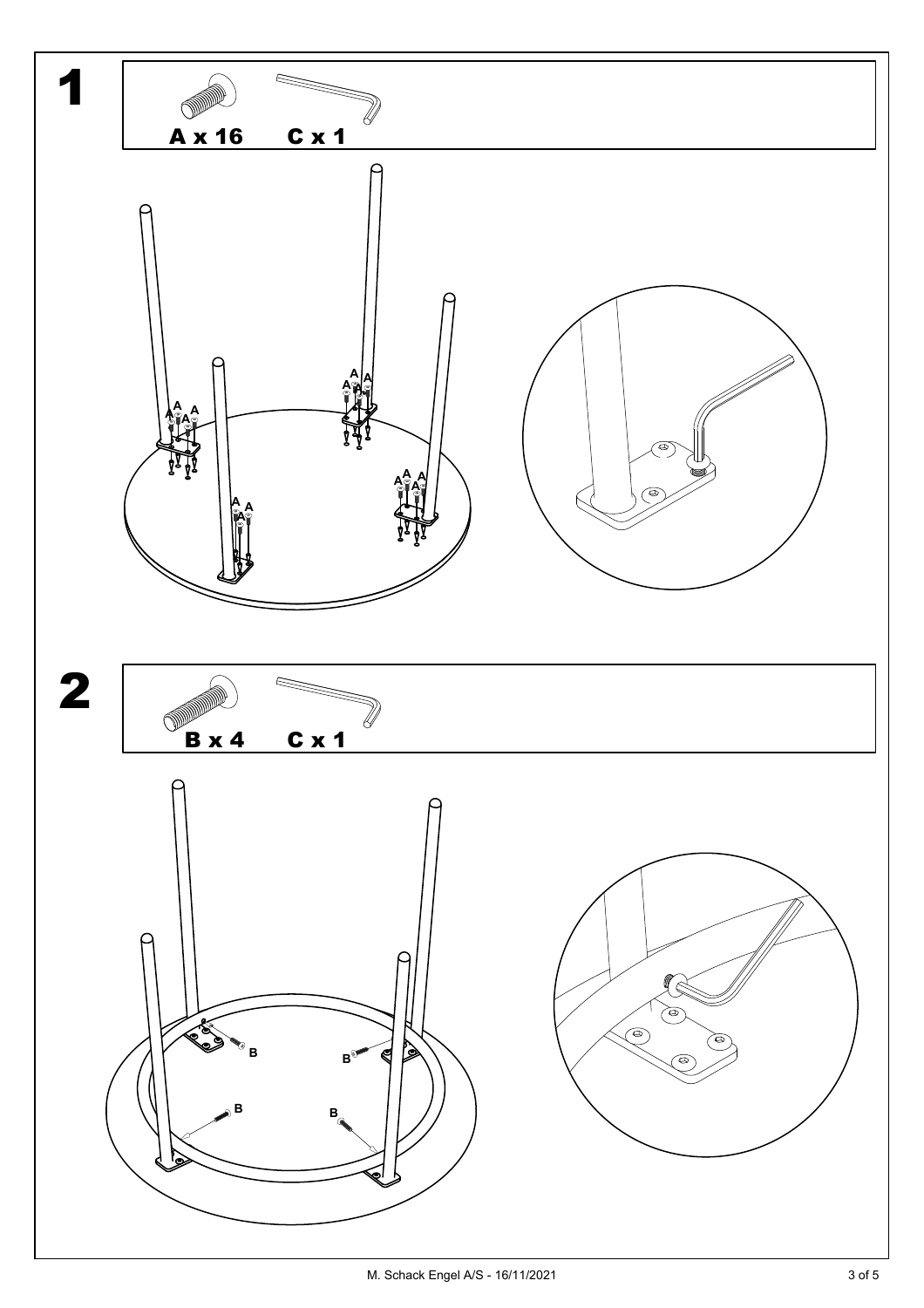